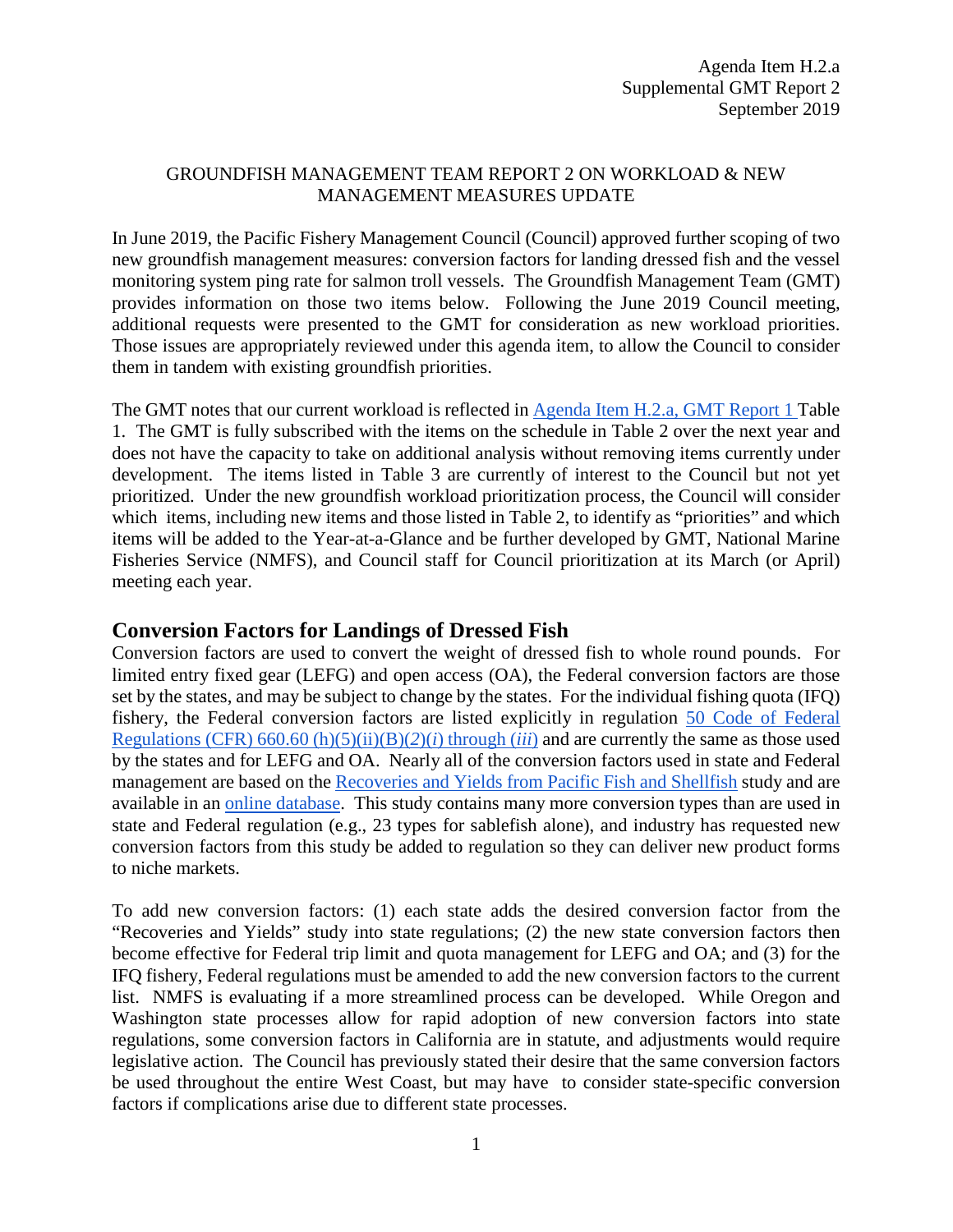#### **Relevant Factors for Analysis**

Little additional analysis is needed, since all the new desired conversion factors have already been researched in the "Recoveries and Yields" study.

#### **Potential Impacts**

Uncertain economic benefits, depending on interest from market and buyers for new product forms.

#### **Workload**

Workload will be minimal for the GMT and low for Federal regulators if changes to conversion factors are made for the OA sector in Washington and Oregon. However, if the Council is interested in changes to conversion factors for the IFQ fishery, modifying state regulations in California will require moderate to substantial workload. Hence, workload will largely depend on whether the new conversion factor(s) are implemented coastwide or at the state level.

This proposal is already on the GMT's list of new items in [Agenda Item H.2.a,](https://www.pcouncil.org/wp-content/uploads/2019/08/H2a_GMT_Rpt1_SEPT2019BB.pdf) GMT Report 1 Table 3. **The GMT recommends that the Council consider the benefits of this item relative to the benefits of other unprioritized items and ongoing workload, if it wishes to prioritize this item on the Year-at-a-Glance as a standalone item at this time**.

## Salmon Troll Requests

## **Vessel Monitoring System Ping Rate**

A Vessel Monitoring System (VMS) is required when taking, retaining, or possessing groundfish in Federal waters when using OA gears, such as troll (§660.14). A segment of the salmon troll fleet also retains groundfish and are a primary group impacted by this regulation. The main purpose of the VMS is to allow the NMFS Office of Law Enforcement (OLE) to track vessel activity in and near closed areas. The current minimum ping rate is once per hour, but the Council took action in April 2016 to raise the minimum ping rate to four times per hour. This action is currently pending implementation by NMFS.

In April 2019, NMFS informed the Council that they could reconsider minimum ping rates for troll gear at a future Council meeting [\(Agenda Item G.7.a, NMFS Report 1, April 2019\)](https://www.pcouncil.org/wp-content/uploads/2019/03/G7a_NMFS_Rpt1_VMM_APR2019BB.pdf). Salmon trollers support returning to a minimum ping rate of one per hour, because this reduction could result in cost savings that could help ensure the profitability of the fishery.

#### **Relevant Factors for Analysis**

The GMT understands that more cost-effective VMS systems are being developed that automatically increase ping rates as vessels approach closed areas, but defers to NMFS OLE as the subject matter experts on this issue. A potential increase in ping rates could be reconsidered in the future as this new technology becomes available to the fleet.

#### **Potential Impacts**

As described above, this change would impact only the troll fishery [\(Agenda Item G.7.a, NMFS](https://www.pcouncil.org/wp-content/uploads/2019/03/G7a_NMFS_Rpt1_VMM_APR2019BB.pdf)  [Report 1, April 2019\)](https://www.pcouncil.org/wp-content/uploads/2019/03/G7a_NMFS_Rpt1_VMM_APR2019BB.pdf). Specifically, the cost reduction from four pings (~\$105) to one ping (~\$50) would result in \$55 cost savings per month, or approximately annual fleetwide savings from the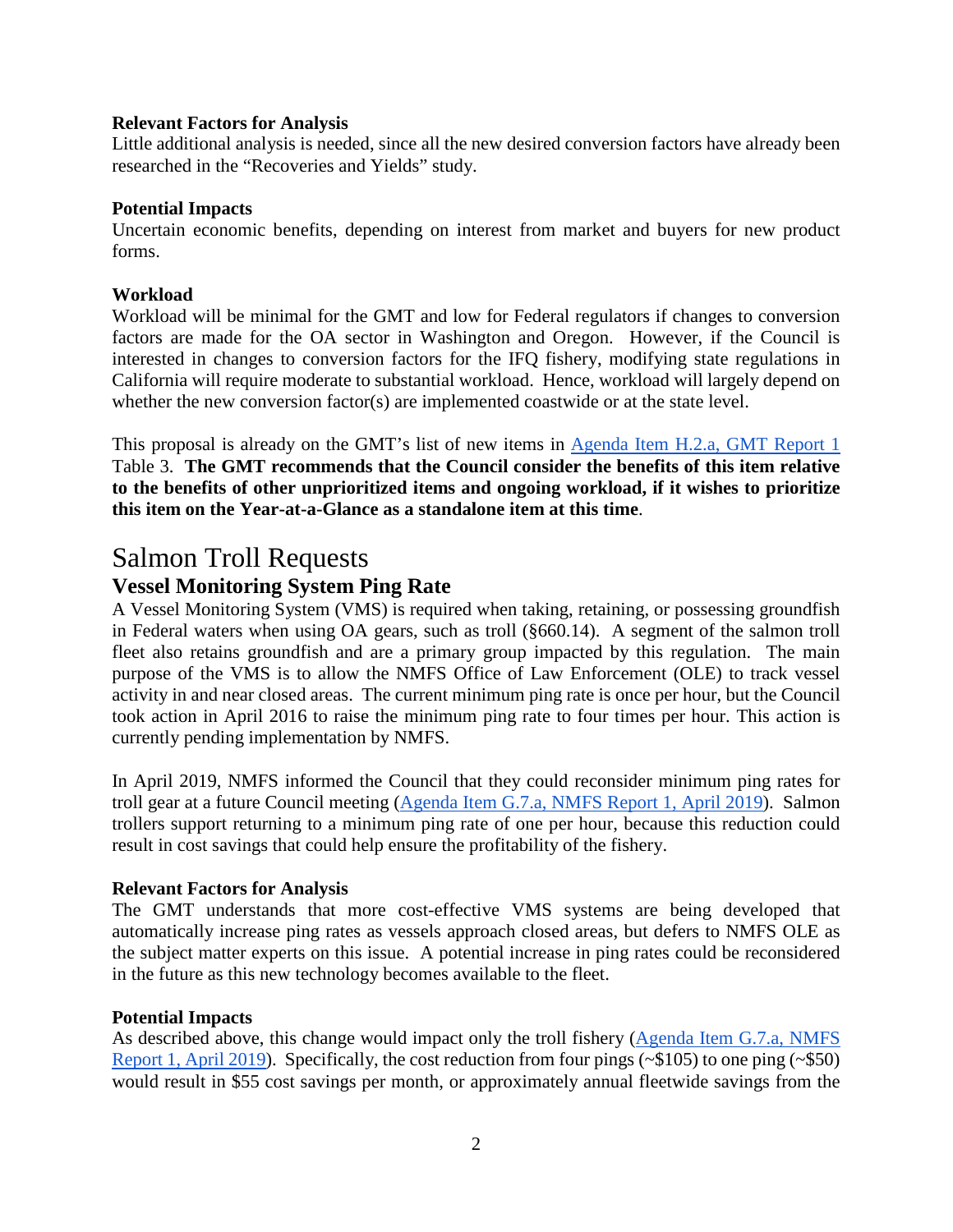troll fleet of \$90,000 (assuming a participation level similar to the 139 salmon troll vessels in 2018).

#### **Workload**

Low for the GMT.

## **The GMT recommends the Council include this item on the list subject to Enforcement Consultants' recommendation.**

## **Groundfish Retention in the Salmon Troll Fishery**

The GMT received two proposals that pertain to retention of groundfish in the salmon troll fishery. Under the current regulations, salmon trollers are allowed to catch the OA trip limits of groundfish throughout the entire coast, but only when fishing outside of the non-trawl rockfish conservation area (RCA) and abiding by other Federal regulations (e.g., VMS). However, [Table 3 North to](https://www.ecfr.gov/cgi-bin/text-idx?SID=d6ec581b5aa17518c9dd071a690b559d&mc=true&node=ap50.13.660_1333.1&rgn=div9)  [subpart 660](https://www.ecfr.gov/cgi-bin/text-idx?SID=d6ec581b5aa17518c9dd071a690b559d&mc=true&node=ap50.13.660_1333.1&rgn=div9) provides an exemption for trollers to retain lingcod and yellowtail rockfish while fishing in the non-trawl RCA, but only when fishing north of 40° 10′ N. lat. The lingcod and yellowtail rockfish limits for salmon trollers are lower than the OA limits and are based on ratios to landed salmon.

## North of 40<sup>°</sup> 10′ N. lat.

The first proposal, from Steve Wilson, is a request to increase the yellowtail rockfish trip limits for the salmon troll fishery north of 40° 10′ N. lat., both inside and outside the non-trawl RCA. Currently, salmon trollers are allowed to retain one pound of yellowtail rockfish per two pounds of salmon, up to a limit of 200 pound/month both inside and outside the non-trawl RCA. After discussions with NMFS, **the GMT recommends that this proposal be considered along with other trip limit proposals via the 2021-2022 harvest specifications and management measures.** The specifics of this proposal will be provided in the GMT's supplemental report on agenda item H.8.

### South of 40° 10' N. lat.

The second proposal was made by John Koeppen and the Salmon Advisory Sub-panel (SAS) and is a request to allow retention of incidental catches of mid-water rockfishes (i.e., yellowtail, vermilion, canary, widow, and bocaccio) in the non-trawl RCA throughout the entire coast, but with a focus south of 40° 10′ N. lat. The objective of this proposal is to allow trollers to be able to retain and sell their incidental catches of rockfishes instead of being required to discard them, which is potentially wasteful, as fishers report that most discarded mid-water rockfish do not survive.

NMFS and the GMT determined that this proposal would require more in-depth analysis than the yellowtail rockfish proposal, because it pertains to allowing retention of groundfish in an area where it has been prohibited for some time. The GMT notes that the scope of this proposal could be considered under the Amendment 3 Non-Trawl RCA Modification package that is currently prioritized and scheduled on the Year-at-a-Glance calendar [\(Agenda Item C.5,](https://www.pcouncil.org/wp-content/uploads/2019/08/C5_Att1_YAG_BBSEPT2019.pdf) Attachment 1, [September 2019\)](https://www.pcouncil.org/wp-content/uploads/2019/08/C5_Att1_YAG_BBSEPT2019.pdf) to begin in March 2020. If the Council wants to consider this issue separately, the item would need to be added to the list of groundfish management measures workload list and be prioritized as a stand-alone agenda item.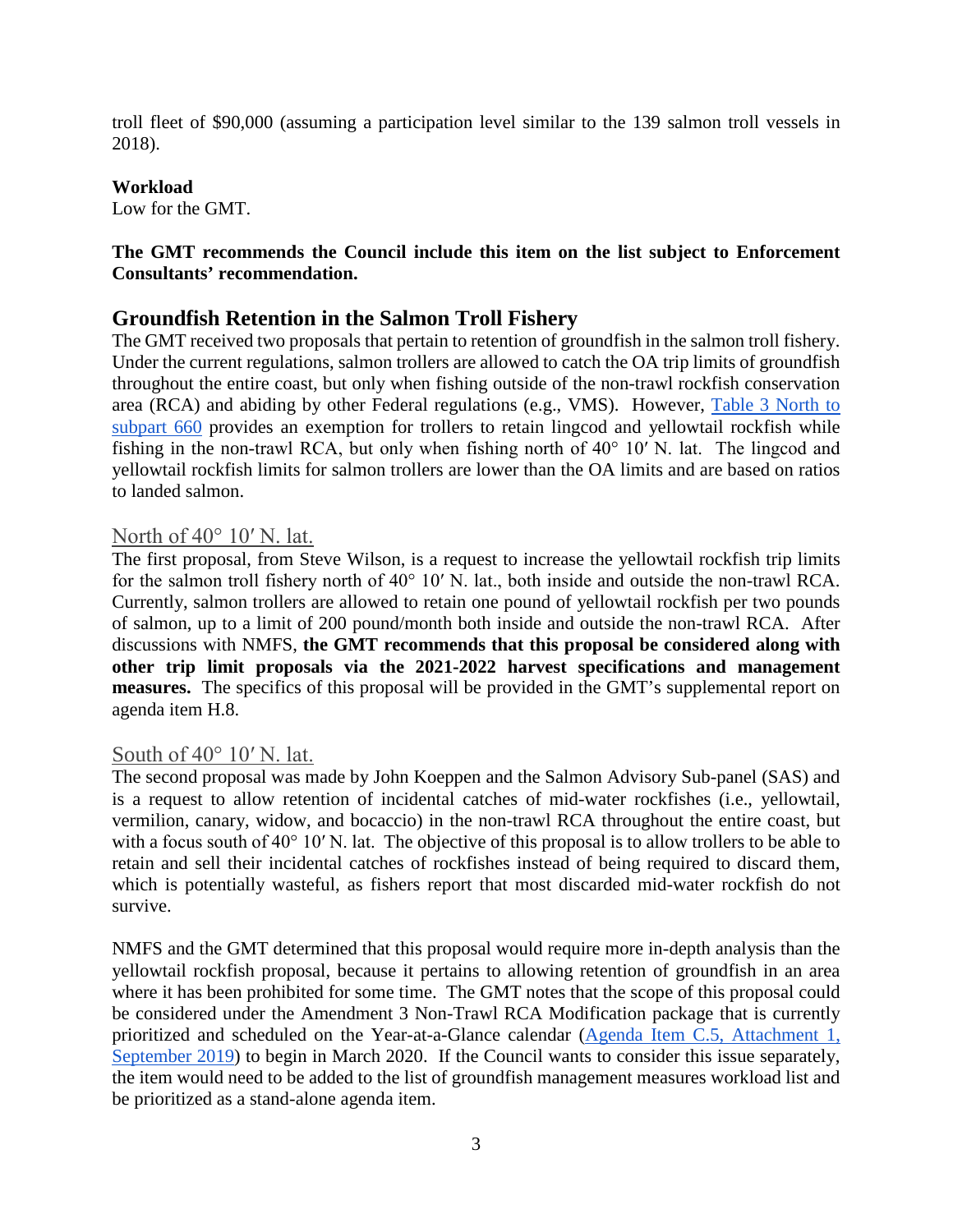#### **Relevant Factors for Analysis**

- Why were the restrictions south of  $40^{\circ}$  10' N. lat. originally put in place?
- Why were the species allowed for retention north of 40° 10′ N. lat. restricted to lingcod and yellowtail rockfish?
- How will this request interact with consideration of potential changes to the non-trawl RCA currently scheduled on the Year-at-a-Glance?
- How do we discourage targeting of mid-water rockfishes to prevent mortality from increasing?

#### **Potential Impacts**

Salmon trollers report greater interactions with increasingly abundant rockfish species. Allowing retention of incidental catches could reduce waste, increase revenue, and not increase mortality, as long as limits ensure targeting will not occur.

#### **Workload**

Medium workload for the GMT, because limited data are available for analysis.

**The GMT recommends this item not be scheduled as a standalone item, as this issue could be addressed through the non-trawl RCA changes currently scheduled on the Year-At-A-Glance for potential consideration in March 2020.** 

## Public Comment

## **Dave Kosta EFP request [\(Agenda Item H.2.b, Public Comment\)](https://pfmc.psmfc.org/CommentReview/DownloadFile?p=7971e5c2-9048-4104-99c6-f73779d5f6ea.pdf&fileName=H2_Captain%20David%20Kosta_Comments.pdf)**

Based on discussions with the NMFS, the GMT determined that extending the current Emley/Platt exempted fishing permit (EFP) into Oregon would not be possible at this time, as impacts for this EFP have only been evaluated for California, where the EFP currently takes place. For 2021-2022, this individual could request to join the Emley/Platt EFP with a geographic extension to Oregon, or submit his own EFP application; both would require an impact analysis for Oregon and potentially off the top deductions for north of 40° 10′ N. lat. Applications for EFPs for the 2021- 2022 biennial cycle must be submitted before the advanced briefing book deadline for November (approximately October 15th) and must abide by [Council Operating Procedure 19](https://www.pcouncil.org/wp-content/uploads/cop19.pdf) and Federal regulations at §600.725.

## **Bill James request [\(Agenda Item B.1.b, Public Comment\)](https://pfmc.psmfc.org/CommentReview/DownloadFile?p=5175294d-cf5e-4d96-82ed-c78ebac4b200.pdf&fileName=2019%20Gillnet%20Public%20Comment.pdf)**

This request was submitted under B.1 but is more appropriate under this agenda item and therefore the GMT discusses it here. This concern will likely be addressed in the impacts analysis for potential changes to the non-trawl RCA modification package, currently scheduled for the March 2020 meeting on the Year-at-a-Glance.

## **Marc Schmidt request [\(Agenda Item B.1.b, Public Comment\)](https://pfmc.psmfc.org/CommentReview/DownloadFile?p=166dccb3-c088-463c-9922-3e5641e9234b.pdf&fileName=B1_Marc%20Schmidt_Comments.pdf)**

This request was submitted under B.1 but is more appropriate under this agenda item. The request can also be addressed in the potential changes to the non-trawl RCA modification package currently scheduled for March 2020 on the Year-at-a-Glance.